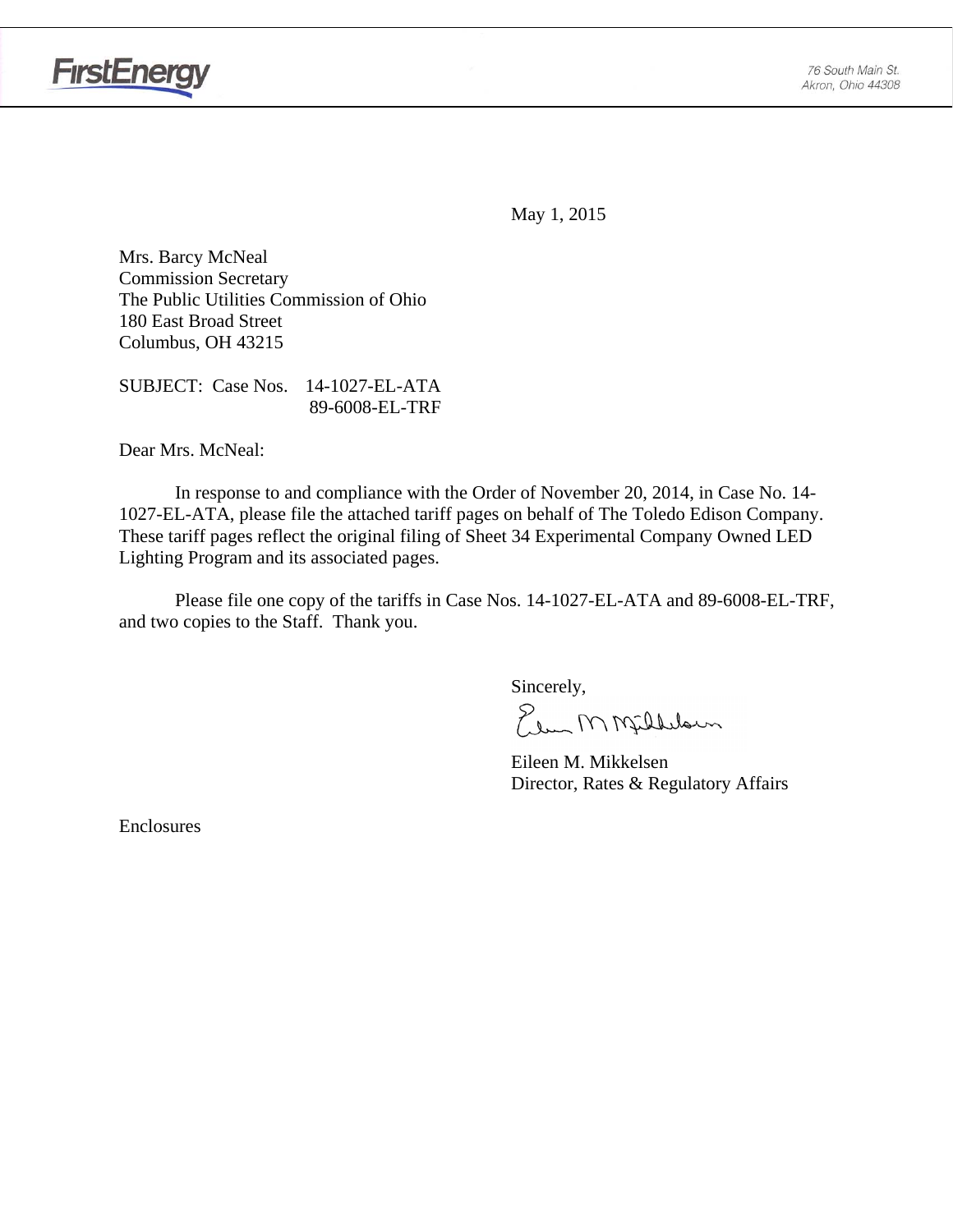#### **TABLE OF CONTENTS**

The following rates, rules and regulations for electric service are applicable throughout the Company's service territory except as noted.

|                                                      | <b>Sheet</b> | <b>Effective</b><br><b>Date</b> |
|------------------------------------------------------|--------------|---------------------------------|
| <b>TABLE OF CONTENTS</b>                             | 1            | $05 - 01 - 15$                  |
| <b>DEFINITION OF TERRITORY</b>                       | 3            | $01 - 23 - 09$                  |
| <b>ELECTRIC SERVICE REGULATIONS</b>                  | 4            | 12-04-09                        |
| <b>ELECTRIC SERVICE SCHEDULES</b>                    |              |                                 |
| Residential Service (Rate "RS")                      | 10           | 01-23-09                        |
| General Service - Secondary (Rate "GS")              | 20           | 01-23-09                        |
| General Service - Primary (Rate "GP")                | 21           | 01-23-09                        |
| General Service - Subtransmission (Rate "GSU")       | 22           | 01-23-09                        |
| General Service - Transmission (Rate "GT")           | 23           | 01-23-09                        |
| <b>Street Lighting Provisions</b>                    | 30           | 01-23-09                        |
| Street Lighting (Rate "STL")                         | 31           | 06-01-09                        |
| Traffic Lighting (Rate "TRF")                        | 32           | 01-23-09                        |
| Private Outdoor Lighting (Rate "POL")                | 33           | 06-01-09                        |
| Experimental Company Owned LED Lighting Program      | 34           | 05-01-15                        |
| <b>MISCELLANEOUS CHARGES</b>                         | 75           | 07-05-12                        |
| <b>OTHER SERVICE</b>                                 |              |                                 |
| <b>Partial Service</b>                               | 52           | $01 - 01 - 06$                  |
| Residential Renewable Energy Credit Purchase Program | 60           | 10-01-09                        |
| <b>Cogeneration and Small Power Producer</b>         | 70           | $01 - 01 - 03$                  |
| <b>Interconnection Tariff</b>                        | 76           | $01 - 01 - 09$                  |
| <b>PIPP Customer Discount</b>                        | 80           | 06-01-14                        |
|                                                      |              |                                 |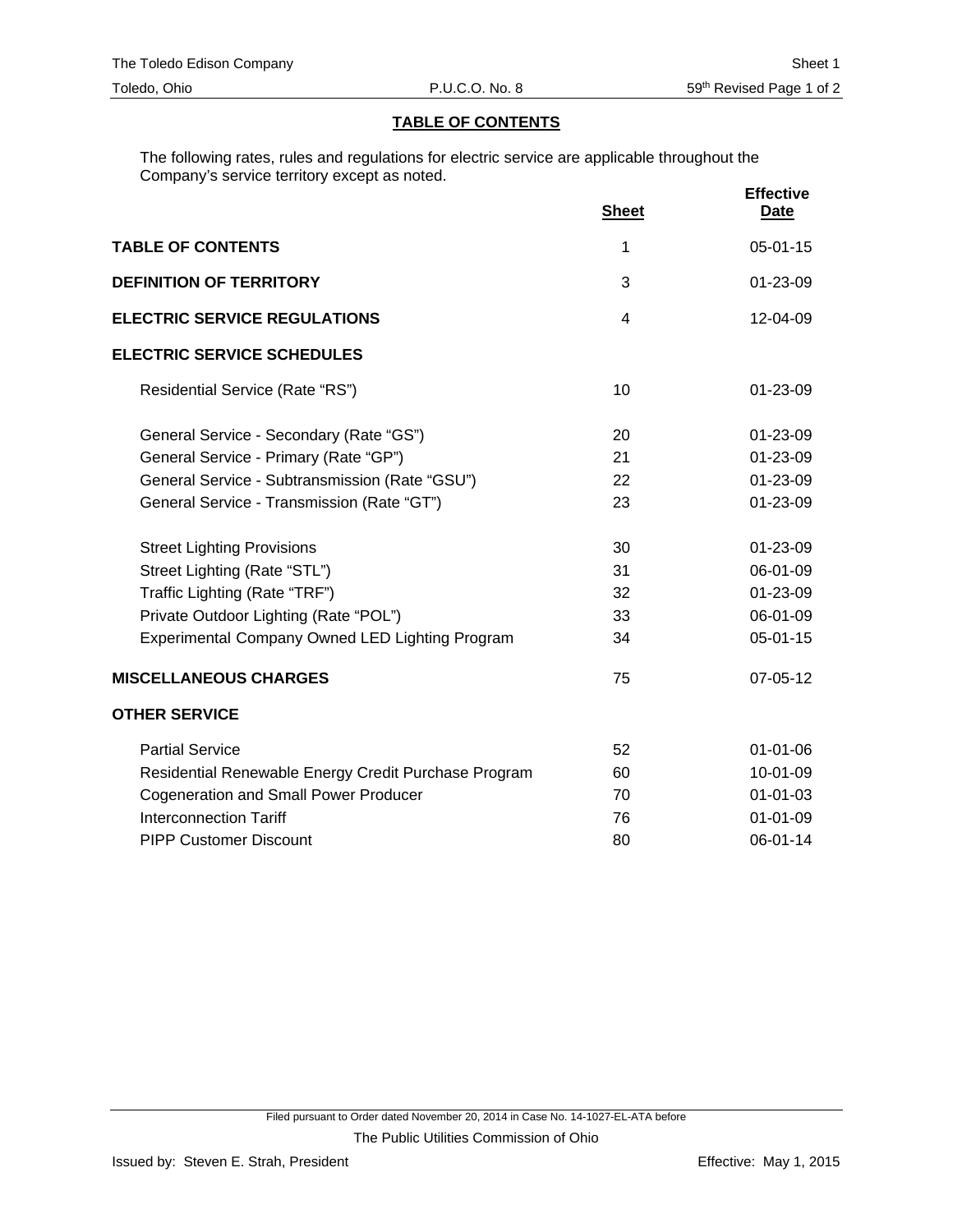# **EXPERIMENTAL COMPANY OWNED LED LIGHTING PROGRAM**

# **AVAILABILITY:**

This program is being offered on an experimental basis through May 31, 2016. Available to municipalities and governmental authorities that elect to take service from The Toledo Edison Company owned lightemitting diode (LED) lights for the lighting of streets, sidewalks, parks, and other public grounds.

This experimental program is only available to new customers and customers currently taking service under the Company Owned program under Street Lighting Service (Rate STL), sheet No. 31. A minimum installation of 12 LED lights per customer is required for participation.

## **GENERAL PROVISIONS:**

Unless otherwise noted, the terms of sheet No. 30 (Street Lighting Provisions) shall apply.

# **METERING:**

Standard street lighting service shall be unmetered with monthly kilowatt hour consumption determined using rated capacity multiplied by average burn hours.

# **BURN HOURS AND MONTHLY KWH CONSUMPTION:**

Unless otherwise noted, all lamps shall be operated by photoelectric control or by time clocks, with hours of operation from dusk to dawn, 4,200 hours per annum.

| The following monthly Kilowatt-hour values shall be used for billing purposes. |  |
|--------------------------------------------------------------------------------|--|
|--------------------------------------------------------------------------------|--|

| <b>Light Type</b> | <b>Bulb Rating</b><br>(Lumens) | <b>Bulb Rating</b><br>(Watts) | <b>kWh per Month</b> |
|-------------------|--------------------------------|-------------------------------|----------------------|
| Cobra Head        | 4,000                          | 50                            | 18                   |
| Cobra Head        | 7,000                          | 90                            | 32                   |
| Cobra Head        | 11,500                         | 130                           | 46                   |
| Cobra Head        | 24,000                         | 260                           | 91                   |
| Acorn             | 2,500                          | 50                            | 18                   |
| Acorn             | 5,000                          | 90                            | 32                   |
| Colonial          | 2,500                          | 50                            | 18                   |
| Colonial          | 5,000                          | 90                            | 32                   |

# **COSTS OF INSTALLATION:**

The Company will install lighting fixtures on an approved existing pole. All additional and new lighting equipment, including but not limited to poles, brackets, secondary, transformation, etc., not provided for herein, installed by the Company at the request of the customer, shall be the property of the Company and be paid for by the customer prior to the customer taking service under this experimental program.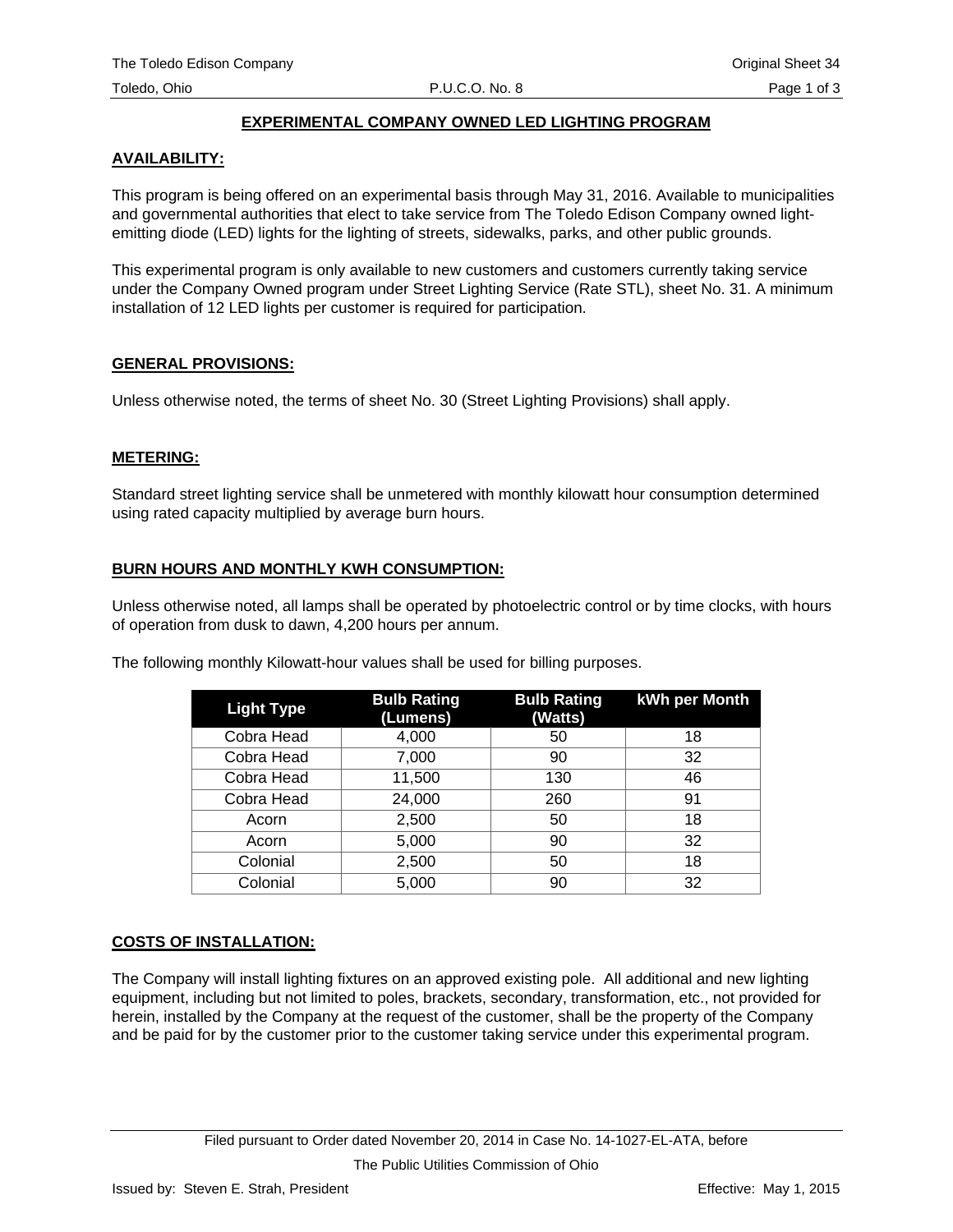## **EXPERIMENTAL COMPANY OWNED LED LIGHTING PROGRAM**

### **CHANGES IN NUMBER, SIZE, TYPE OR LOCATION:**

Costs associated with activities related to the replacement, relocation, alteration, repair, or removal of existing street lighting equipment are not included as part of normal maintenance and will be the responsibility of the customer. Examples of such activities include, but are not limited to, the replacement of an existing fixture, remaining costs of existing infrastructure, removal or relocation of a lamp, luminaire, bracket, and/or pole, or installation of a luminaire shield.

## **REMAINING COSTS OF EXISTING INFRASTRUCTURE:**

In cases where an existing light is being replaced by an LED light on existing Company owned infrastructure, the customer is responsible for the remaining costs of the existing light, pole and all associated infrastructure prior to installation of the LED light. For each existing light that is being replaced, the remaining costs of the existing infrastructure are to be paid by the customer, in the amount of \$344 per fixture, prior to the customer taking service under this experimental program.

## **RESPONSIBILITIES FOR OWNERSHIP, MAINTENANCE AND REPLACEMENT:**

All lighting components including lamp, refractor, luminaire, ballast, pole, bracket, and other supporting materials shall be owned by the Company. All service and necessary maintenance will be performed only during the regular working hours of the Company. If service and necessary maintenance cannot be performed during regular working hours of the Company, for reasons beyond the Company's control, the incremental costs of performing such work shall be borne by the customer.

# **RATE:**

Monthly charges per customer for all customers served under this schedule shall include Distribution Charges per fixture per month, as shown below.

#### **Distribution Charges:**

| <b>Light Type</b> | <b>Bulb Rating</b><br>(Lumens) | <b>Bulb Rating</b><br>(Watts) | <b>Monthly Charge</b><br>per Fixture |
|-------------------|--------------------------------|-------------------------------|--------------------------------------|
| Cobra Head        | 4,000                          | 50                            | \$7.45                               |
| Cobra Head        | 7,000                          | 90                            | \$9.29                               |
| Cobra Head        | 11,500                         | 130                           | \$9.86                               |
| Cobra Head        | 24,000                         | 260                           | \$15.14                              |
| Acorn             | 2,500                          | 50                            | \$19.41                              |
| Acorn             | 5,000                          | 90                            | \$20.51                              |
| Colonial          | 2,500                          | 50                            | \$11.77                              |
| Colonial          | 5,000                          | 90                            | \$12.92                              |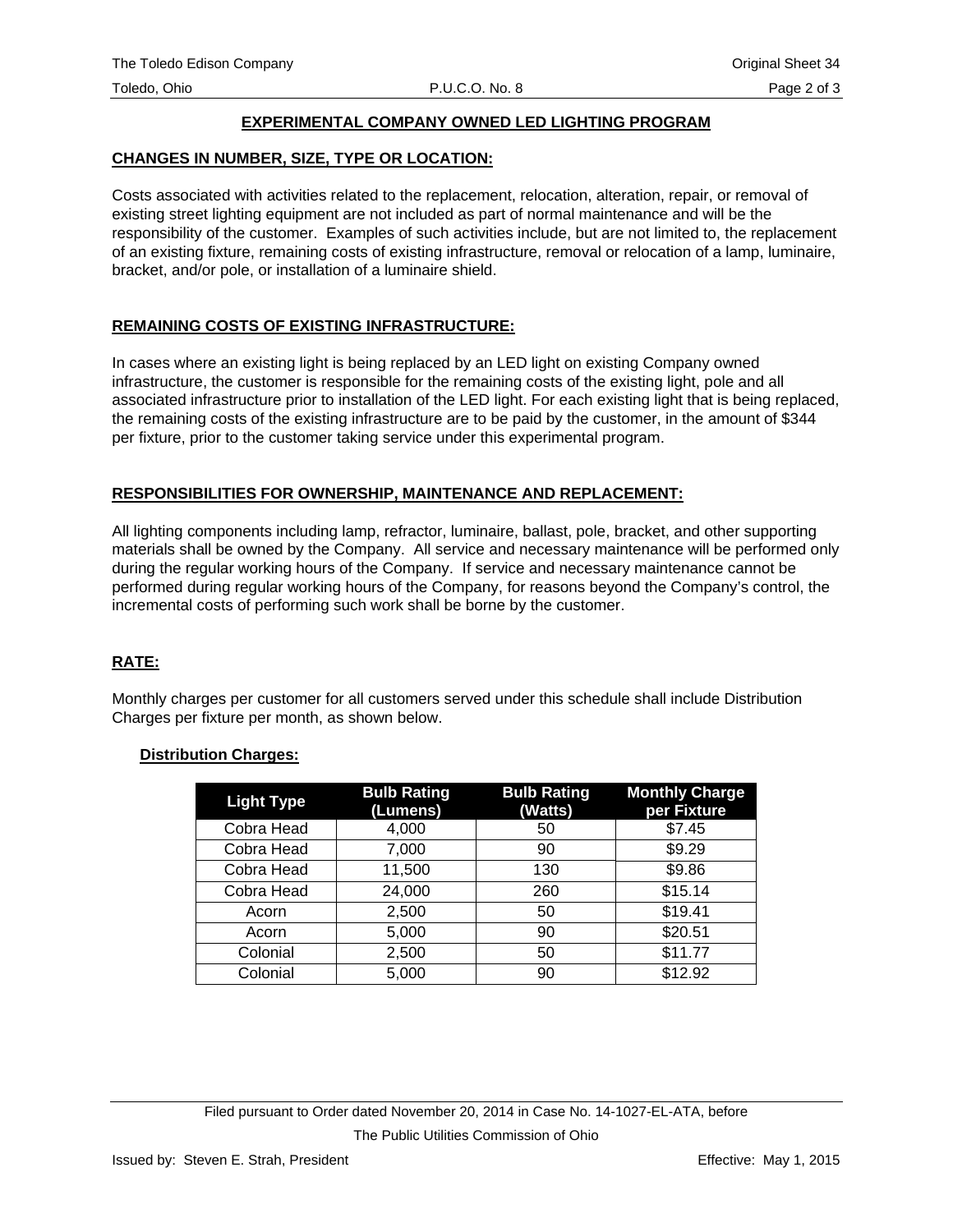# **EXPERIMENTAL COMPANY OWNED LED LIGHTING PROGRAM**

### **CUSTOMER CANCELLATION:**

This experimental program will be offered through May 31, 2016, unless cancelled earlier.

Customers may opt off of this lighting program to the Company's Street Lighting Service, Company Owned schedule with 60 days advanced written notice. Customers electing to opt off of the experimental program shall be responsible for all costs associated with removing the LED lights, including the remaining costs of the existing infrastructure that would otherwise be recoverable absent the customer opting off this program. Opting off this program shall not affect or impair the Company's ownership rights of the LED Lights.

#### **OTHER PROVISIONS:**

All energy savings associated with customer participation under this experimental program shall count toward The Toledo Edison Company's energy efficiency and peak demand reduction requirements arising as a result of Section 4928.66, Revised Code and associated Ohio Administrative Code provisions.

#### **APPLICABLE RIDERS:**

Unless otherwise noted, all rider charges applicable to Rate STL as designated on the Summary Rider, Tariff Sheet 80, shall be added to the Rates and charges set forth above for customers participating under this experimental program.